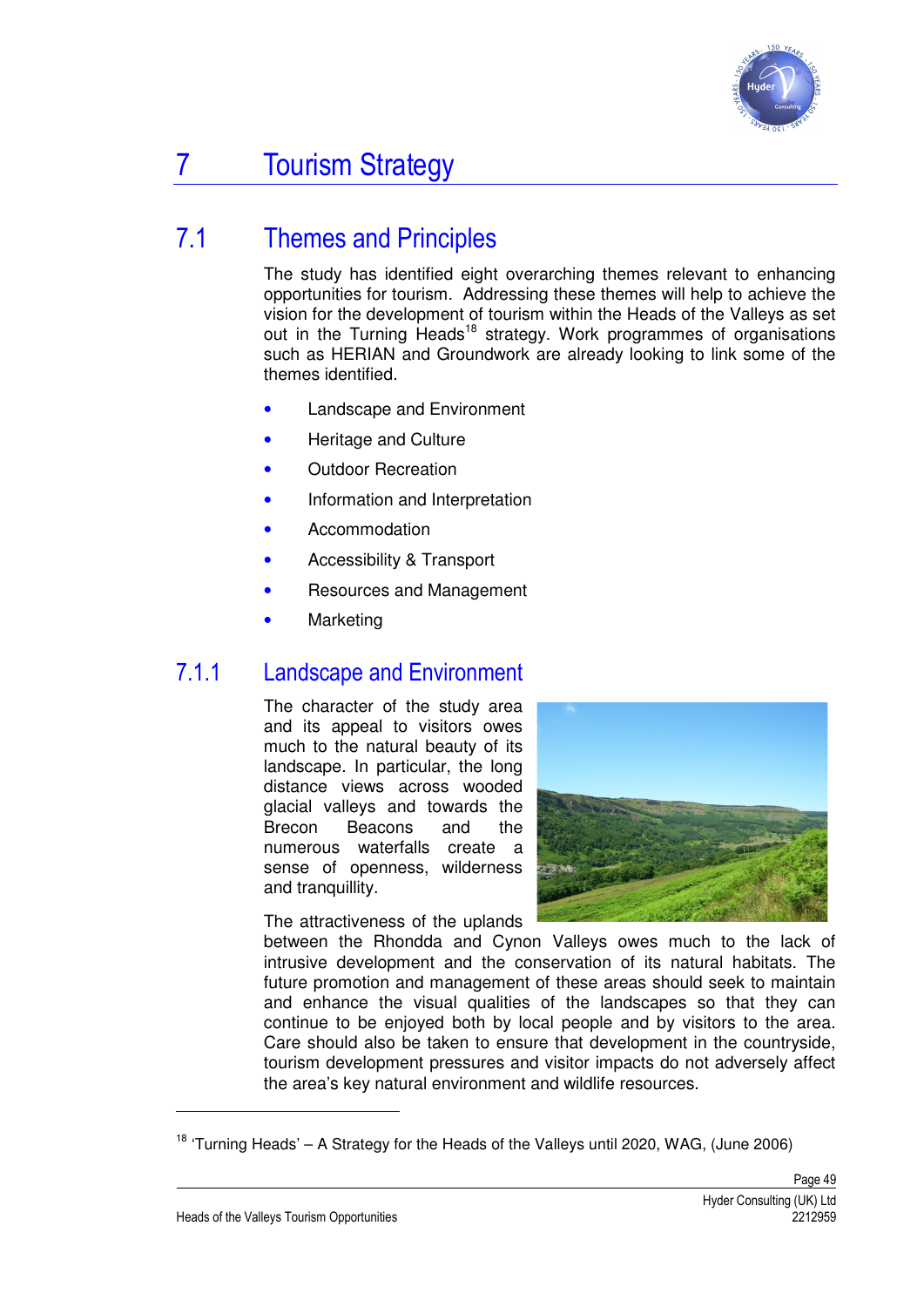

### 7.1.2 Heritage & Culture

Perhaps better known for its industrial heritage, the study area's heritage is much more diverse, going back through the Iron, Bronze and Stone Ages. However, it is the history of the Industrial Revolution that provides a strong heritage brand for the South Wales Valleys, and this reflects the growing confidence in the cultural and economic potential of the areas industrial legacy and the successes of high profile initiatives developed by HERIAN.

The European Routes of Industrial Heritage initiative also provides the opportunity to promote the study areas heritage on a European scale. Both the Cynon Valley Museum and Rhondda Heritage Park (recently nominated as an 'anchor point' along the route) are identified sites along the South Wales Regional Route, and this establishes tourism links with more prominent regional attractions at Big Pit and Swansea's National Waterfront Museum.

The Valleys cultural identity is also closely aligned to the traditions of music, literature and sports, and the enhancement and promotion of modern cultural activities is important in term of promoting an attractive vibrant image.

Events and festivals are critical in promoting local arts and culture, encouraging community participation. Although festivals and events vary considerably in size and level of attraction, they share the potential for encouraging local tourist expenditure and over night stays and to develop into regional or potentially national festivals and events.

### 7.1.3 Outdoors Recreation

The appraisal of the tourism sector demonstrates that whilst a broad range of recreation and outdoor activities already exist, there is significant potential for strengthening the promotion of these attractions to encourage growth within the sector. This would encourage less seasonal tourism and encourage more short breaks as well as encouraging higher expenditure and demand for local accommodation.

Adequate visitor facilities should be provided at a small number of key, strategically located sites and should accommodate the needs and interests of visitors engaged in informal and passive forms of recreation. At other sites that are open for public access, the provision of visitor facilities should be consistent with the level and nature of visitor use, their environmental and ecological sensitivity, and the opportunities that they offer for active and informal recreation, environmental education, and interpretation of the area's natural and cultural heritage.

With regards to routes and trails, the opportunity exists to further promote and extend the network to encourage visitors to pass through the study area and visit local attractions and use local services such as food and drink establishments and accommodation.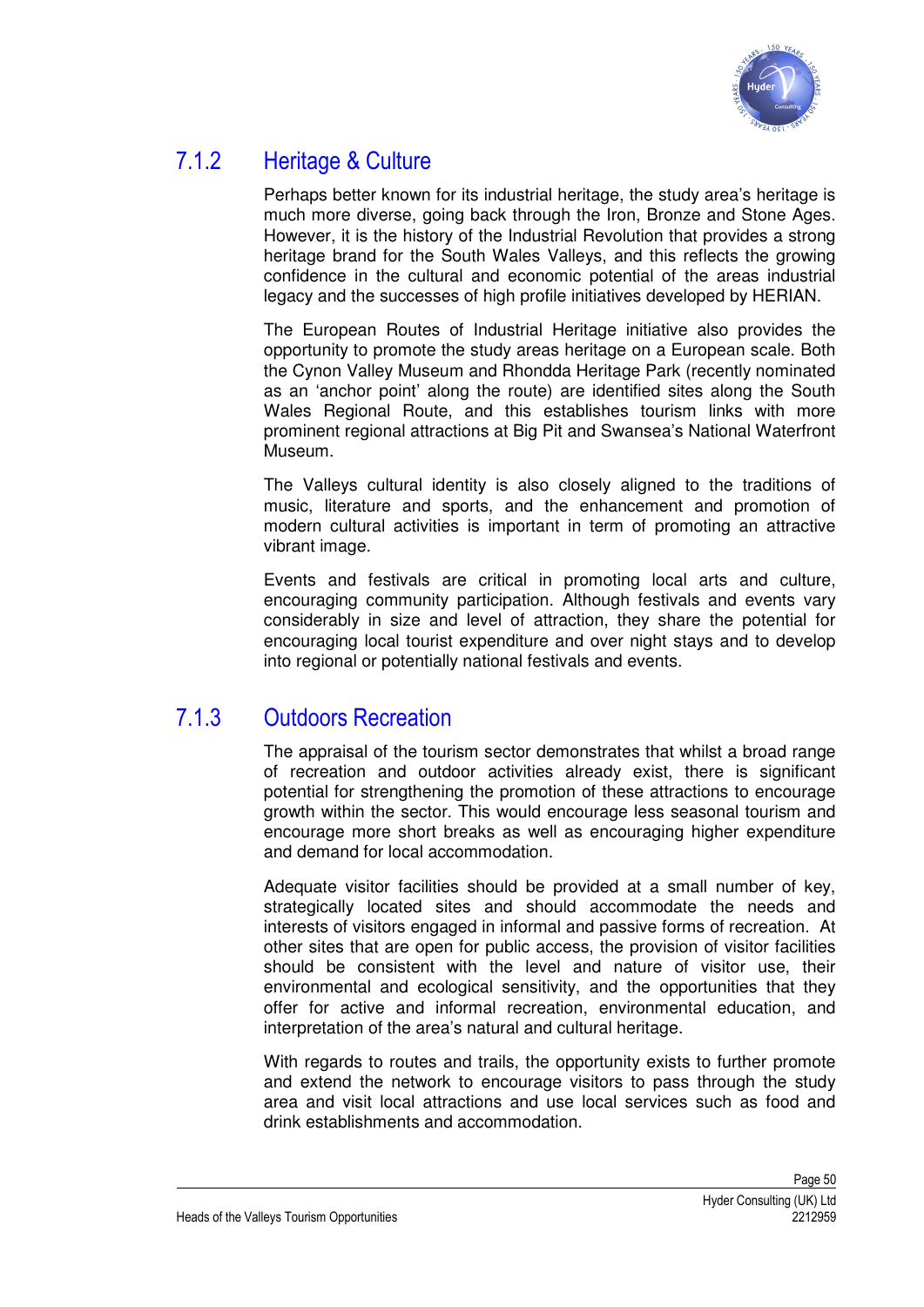

Tourism promotion should focus on opportunities for income and employment generation by focusing on growing niche markets that capitalise on the distinctive assets and facilities of the study area, namely: walking, cycling, horse riding, activities including air and water sports, bird watching, and golf.

### 7.1.4 Information and Interpretation

Information provision for visitors should focus on improving awareness of tourism opportunities within the Heads of the Valleys, giving people the confidence to exploit these opportunities, and encouraging responsible use.

Strategically located and good quality tourism information is an essential component of the information infrastructure required for the successful promotion and enhancement of tourism activity throughout an area. Within the study area there are at present no TIC's, the nearest being located at Merthyr Tydfil or Pontypridd. There is also an inconsistent approach to the quality of information provided at key attractions and a significant absence of town centre or road side information and interpretation.

The quality and quantity of road signage provides an emblem for the profile and importance of tourism to an area. In locations where regeneration is a priority it can also contribute to raising self-esteem and business confidence within local communities. Signage, of all types and location is noticeably poor within the study area. Signage for attractions, services and infrastructure is treated inconsistently and in most cases is absent all together.

Interpretive provision should promote messages that convey a positive image of the South Wales Valleys as an attractive and interesting place to visit with lots of things to see and do: this should focus on a number of key themes, most notably:

- the diverse landscape with its importance for natural history, wildlife importance;
- the influence of the Industrial Revolution in shaping the development of the South Wales Valleys; and
- the rich cultural heritage of the South Wales Valleys

The content and medium of information and interpretive provision should pay careful regard to the audience at which it is being targeted, especially in distinguishing between the needs and interests of local residents and repeat visitors against those of first time and staying visitors.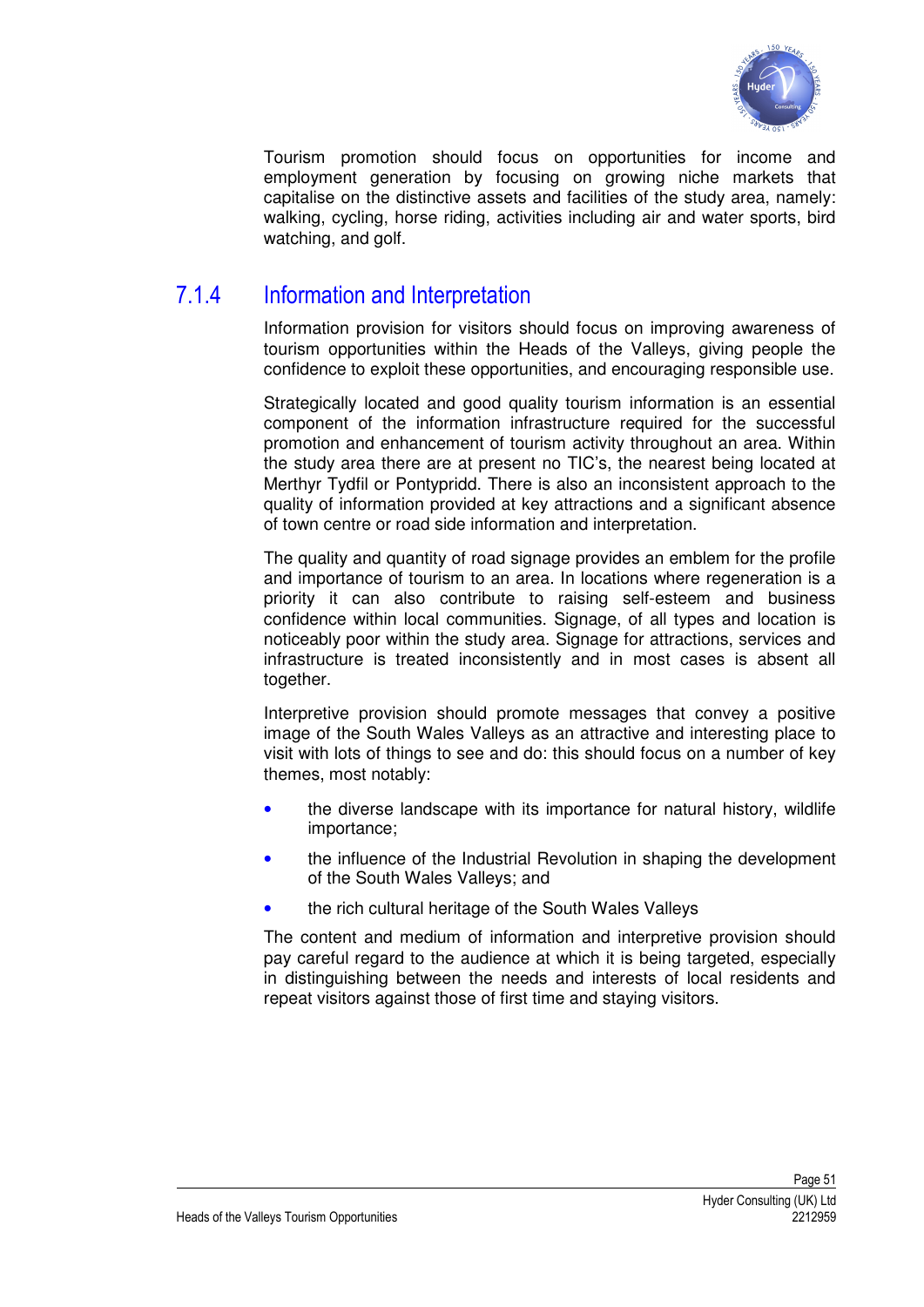

### 7.1.5 Accommodation

Good quality, variety and location of accommodation are essential to the successful development of tourism destinations. Significant opportunities for improving accommodation exist including the increase in the quantity and location of bed spaces, improvement to quality of accommodation facilities.

### 7.1.6 Accessibility and Transport

Good and convenient accessibility to and within the study area is critical for promoting the study as a tourism destination. The dualing of the A465 and planned road improvements along individual valley roads are important to encouraging visitor movements throughout the Heads of the Valleys, but there are opportunities to improve the connections across the higher ground of the valleys to encourage visitors to explore isolated destinations as well as improving the connectivity between local communities.

The greater use of public transport to gain access to the Heads of the Valleys should be actively promoted both to foster the sustainable use of the area and to encourage socially excluded sections of the community to make greater use of the area for leisure and recreation. Information about public transport services that provide access to the area should be published and actively promoted through a range of media.

### 7.1.7 Resources & Management

To ensure the study area develops as a sustainable and all encompassing visitor destination requires adequately resourced and strategic approach to tourism development. This will require a RCTCBC tourism development team and partnership working if the opportunity to maximise the impact of tourism is to be achieved.

Enhanced site management is also important if there is to be reduced problems of litter and vandalism and to maintain the quality of sites. A greater presence of rangers/site staff is an important consideration. Ensuring all staff deliver a high standard of service to visitors through adequate training is essential to all aspect of visitor development.

### 7.1.8 Marketing

With regards to marketing, there is a need to create a unified and coherent, well branded proposition which clearly illustrates what the study area has to offer within the context of promoting the South Wales Valleys the Heads of the Valleys and RCT. The enhancement of web based facilities is increasingly important to successfully promote destinations.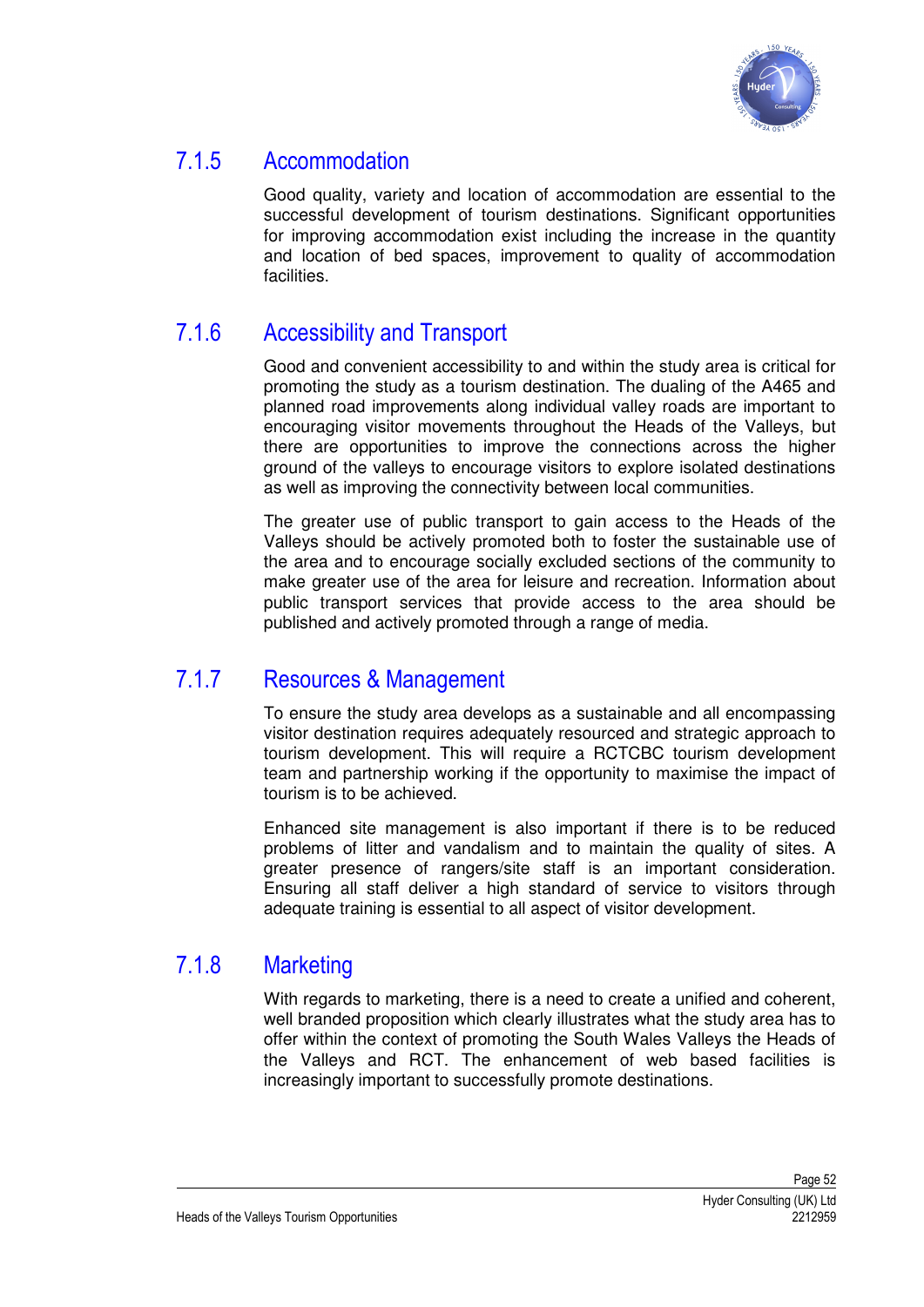

### 7.2 Common Principles

In addition to the eight themes, there are a number of common principles which the strategy should adopt if it is to deliver the desired tourism, economic and social benefits, whilst improving the profile and perceptions, of the area. These are:

### **Sustainability**

To ensure current and proposed activities are environmentally and economically sustainable.

### **Distinctiveness**

To identify, package and promote the unique selling points of the Heads of the Valleys developing positive images and an identity for the area.

### **Quality**

To deliver a quality visitor experience that meets visitor expectations.

### Coordination

To work in partnership to deliver a coordinated product, improving effectiveness of resources, exchange of information and best practice and deliver a strategic approach to tourism facilities.

#### **Inclusiveness**

To ensure that the local communities are involved in the development and management of facilities and their local environment.

### **Competitiveness**

To maintain and increase the competitiveness of the study area in a regional context, thereby maximising economic benefits and employment opportunities.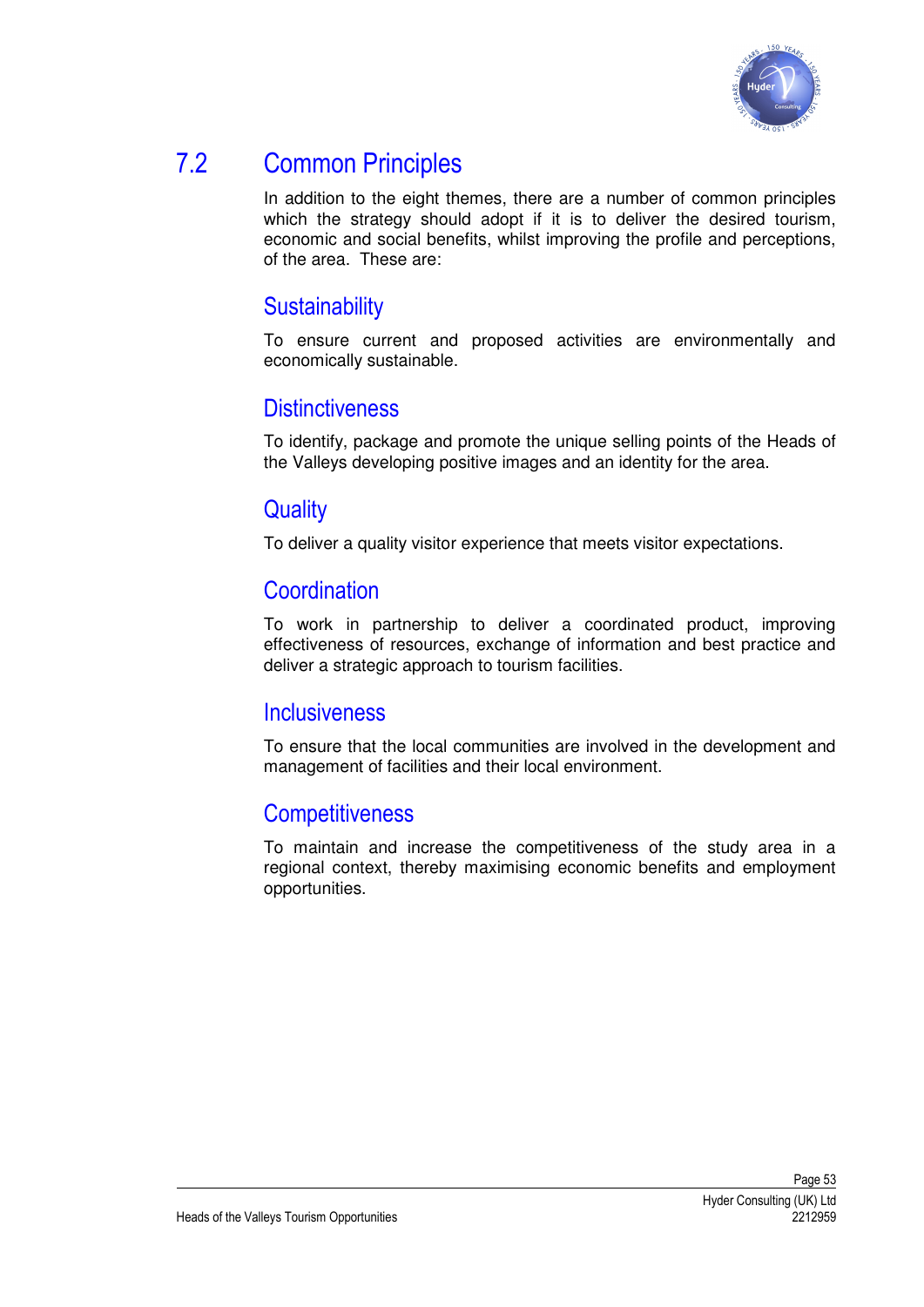

## 8 Objectives of the Strategy

Taking into account the overarching themes and principles allows a set of objectives to be defined which can inform all aspects of the strategy.

These objectives will, when taken together, help to achieve the vision for the Heads of the Valleys and guide the strategies of the various organisations involved in its delivery.

The formulation of objectives has been guided by key consultations, the strategy review and by the strengths/weaknesses analysis outlined above. This creates a tangible link between the study analysis and the identified opportunities.

| <b>Objective</b>                                                                                                                                                                                                                                    | <b>Strategic Compatibility</b>                                                                                                                                                                                                                                          |
|-----------------------------------------------------------------------------------------------------------------------------------------------------------------------------------------------------------------------------------------------------|-------------------------------------------------------------------------------------------------------------------------------------------------------------------------------------------------------------------------------------------------------------------------|
| 1 Work in partnership to ensure tourism<br>opportunities are joined up, strategic<br>and supported across all sectors -<br>public, private,<br>voluntary<br>and<br>community.                                                                       | This objective is in line with the aims<br>wider Heads<br>of<br>the<br>Valleys<br>οf<br>initiatives, particularly strategic goals<br>SP9 and SP10 of Turning Heads. The<br>objective is also in line with Achieving<br>our Potential - A Tourism Strategy for<br>Wales. |
| opportunities that address<br>2 Create<br>geographic gaps and are integrated as<br>part of a wider network of attractions<br>including: cultural, heritage,<br>natural<br>environment, activity, events & festivals<br>and recreational facilities. | This objective is in line with Turning<br>Heads strategic objectives to create<br>linked attractions and an integrated<br>offer, and reflects the vision<br>put<br>forward by organisations such<br>as<br><b>HERIAN</b>                                                 |
| 3 Create opportunities to conserve and<br>appropriate<br>enhance<br>where<br>the<br>environmental quality of the Study area.                                                                                                                        | This objective is in line with strategies<br>such as the Sustainable Tourism<br>Framework.                                                                                                                                                                              |
| 4 Create opportunities to maximise the<br>development<br>economic<br>and<br>regeneration of the Study area e.g.<br>full<br>time employment,<br><b>skills</b><br>create<br>development training and enterprise<br>support                            | This objective is in line with a number<br>of themes in Turning Heads and wider<br>strategies such as WTB's "Achieving<br>our Potential" and the Rhondda Cynon<br>Taff Tourism Strategy.                                                                                |
| 5 Create opportunities that enhance and<br>promote the existing tourism offer to<br>attract both the day and short break<br>market.                                                                                                                 | <b>This</b><br>will<br>tourism<br>that<br>ensure<br>development opportunities are in line<br>with grant funding guidelines of Visit<br>and objectives set out by<br>Wales<br>Capital Region Tourism in relation to<br>the development of visitor attractions.           |

#### Table 8.1: Strategic Objectives